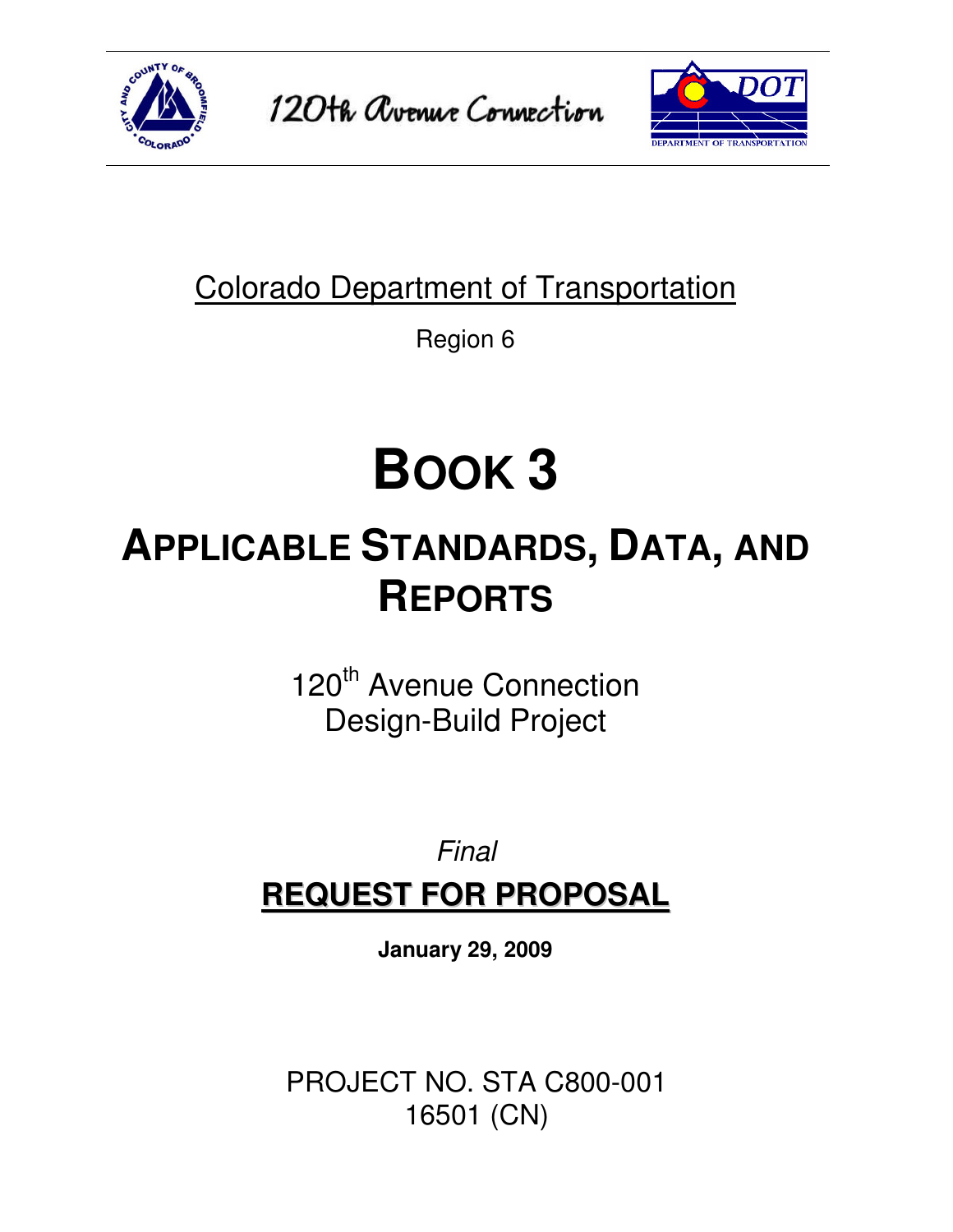#### **APPLICABLE STANDARDS, DATA and REPORTS**

Copies of reports supplied by CDOT may be obtained, at the Contractor's expense, at (firm, location, phone number here).

#### Availability Legend

- IS = Industry standard, Not supplied by CDOT
- $S =$  Included in RFP, Supplied by CDOT (W = Web Access, E = CD, HC = Hard copy)
- \* = Document revised or added after issuance of Draft RFP.

| <b>Report</b><br># | <b>Standard</b>                                                         | <b>Availability</b> |
|--------------------|-------------------------------------------------------------------------|---------------------|
| N/A                | CDOT Design Guide 2005 (Updated April 2006)                             | IS/W                |
| N/A                | <b>CDOT Project Development Manual</b>                                  | IS/W                |
| N/A                | <b>CDOT Revisions to Project Development Manual</b><br>(September 2006) | IS/W                |
| N/A                | CDOT Standard Plans, M & S Standards                                    | IS/W                |
| N/A                | <b>CDOT Standard Specifications for Road and Bridge</b><br>Construction | IS/W                |
| N/A                | <b>CDOT Field Materials Manual</b>                                      | IS/W                |
| N/A                | CDOT Erosion Control & Stormwater Quality Guide                         | IS                  |
| N/A                | CDOT Construction Manual (2002) Revised 2004                            | IS/W                |
| N/A                | <b>CDOT Laboratory Manual of Test Procedures</b>                        | IS/W                |
| N/A                | <b>CDOT Right of Way Manual</b>                                         | IS/W                |
| N/A                | <b>CDOT Safety manual</b>                                               | <b>IS</b>           |
| N/A                | <b>CDOT Survey Manual</b>                                               | IS/W                |
| N/A                | CDOT Drainage Design Manual 2004                                        | IS/W                |
| N/A                | <b>CDOT Drafting Manual</b>                                             | IS                  |
| N/A                | <b>CDOT CADD Manual</b>                                                 | IS/W                |
| N/A                | <b>CDOT Bridge Rating Manual</b>                                        | IS/W                |
| N/A                | <b>CDOT Bridge Design Manual</b>                                        | IS/W                |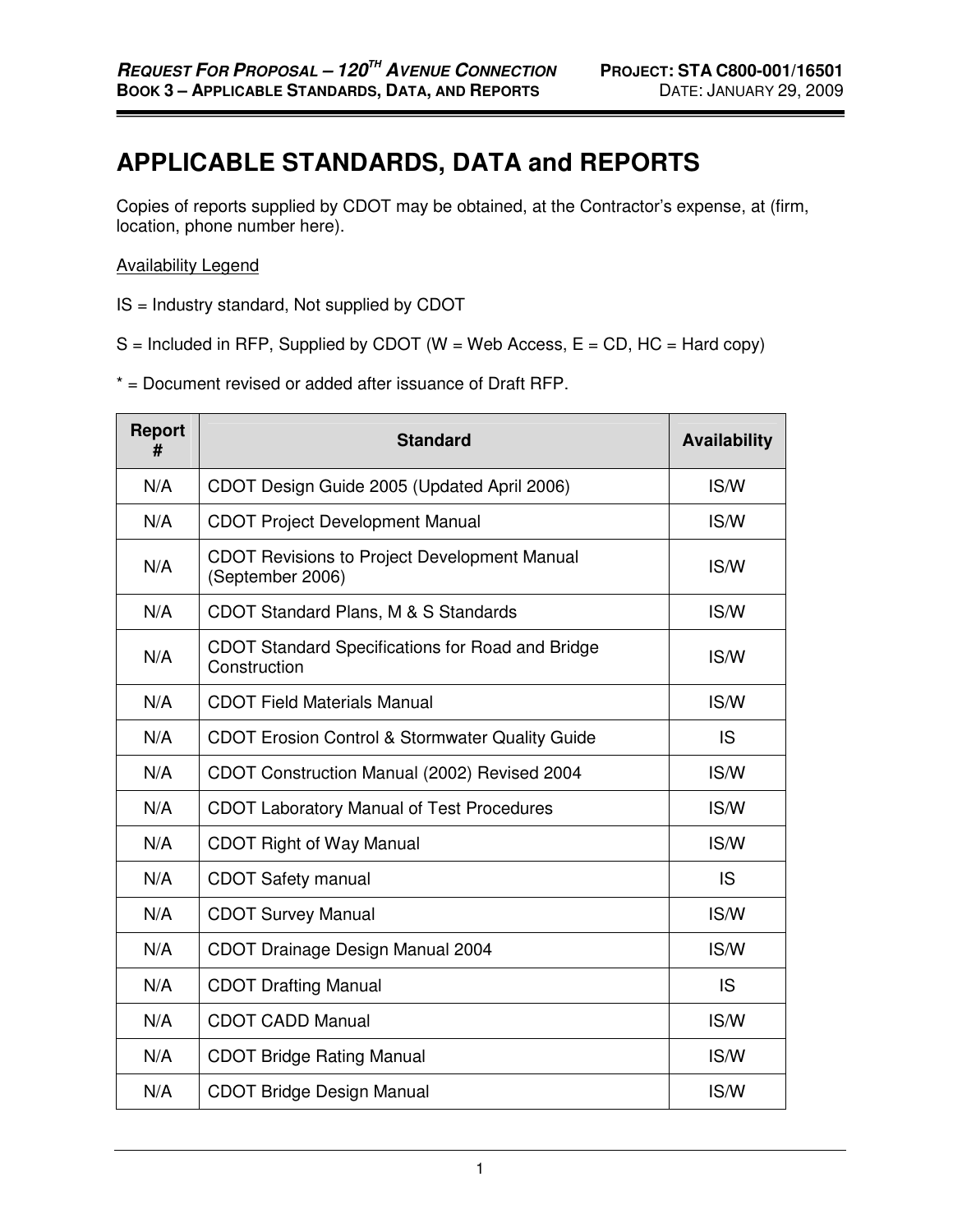$\overline{\phantom{a}}$ 

<u> 1989 - Johann Barn, mars eta bainar eta hiri (h. 1989).</u>

۰.

| <b>Report</b><br># | <b>Standard</b>                                                                                    | <b>Availability</b> |
|--------------------|----------------------------------------------------------------------------------------------------|---------------------|
| N/A                | <b>CDOT Bridge Technical Memorandums</b>                                                           | IS/W                |
| N/A                | <b>CDOT Utility Manual</b>                                                                         | <b>IS</b>           |
| N/A                | <b>CDOT Bridge Structural Worksheets</b><br>(www.dot.state.co.us/Bridge/Worksheets/Worksheets.htm) | IS/W                |
| N/A                | State of Colorado, State Highway Access Code                                                       | IS                  |
| N/A                | <b>CDOT Supplement to Standard Highway Signs</b>                                                   | <b>IS</b>           |
| N/A                | CDOT Work Zone Safety Booklet (2005)                                                               | <b>IS</b>           |
| N/A                | <b>CDOT Retro Reflective Sheeting Materials Guide</b>                                              | <b>IS</b>           |
| N/A                | <b>CDOT Guide Sign Policy Manual</b>                                                               | <b>IS</b>           |
| N/A                | <b>CDOT Field Studies Guidelines</b>                                                               | <b>IS</b>           |
| N/A                | CDOT Traffic Chapter of the Design Guide                                                           | <b>IS</b>           |
| N/A                | CDOT Research Report 2003-6                                                                        | <b>IS</b>           |
| N/A                | CDOT Pavement Design Manual (2009)                                                                 | <b>IS</b>           |
| N/A                | <b>MUTCD, Manual of Uniform Traffic Control Devises</b>                                            | IS                  |
| N/A                | HDS No. 5, Hydraulic Design of Highway Culverts                                                    | <b>IS</b>           |
| N/A                | HEC-11, Use of Riprap for Bank Protection                                                          | <b>IS</b>           |
| N/A                | HEC-13, Hydraulic Design of Improved Inlets for Culverts                                           | <b>IS</b>           |
| N/A                | HEC-14, Hydraulic Design of Energy Dissipaters for<br><b>Culverts and Channels</b>                 | <b>IS</b>           |
| N/A                | HEC-15, Design of Stable Channels with Flexible Linings                                            | IS                  |
| N/A                | HEC-18, Scour at Bridges                                                                           | <b>IS</b>           |
| N/A                | HEC-20, Stream Stability at Highways                                                               | <b>IS</b>           |
| N/A                | HEC-21, Bridge Deck Drainage Studies                                                               | <b>IS</b>           |
| N/A                | HEC-22, Urban Drainage Design Manual                                                               | <b>IS</b>           |
| N/A                | HEC-23, Design of Countermeasures                                                                  | <b>IS</b>           |
| $*N/A$             | FHWA Standard Sign 2002                                                                            | <b>IS</b>           |
| N/A                | FHWA, RD-75-114 Safety and Location of Bicycle Facilities                                          | <b>IS</b>           |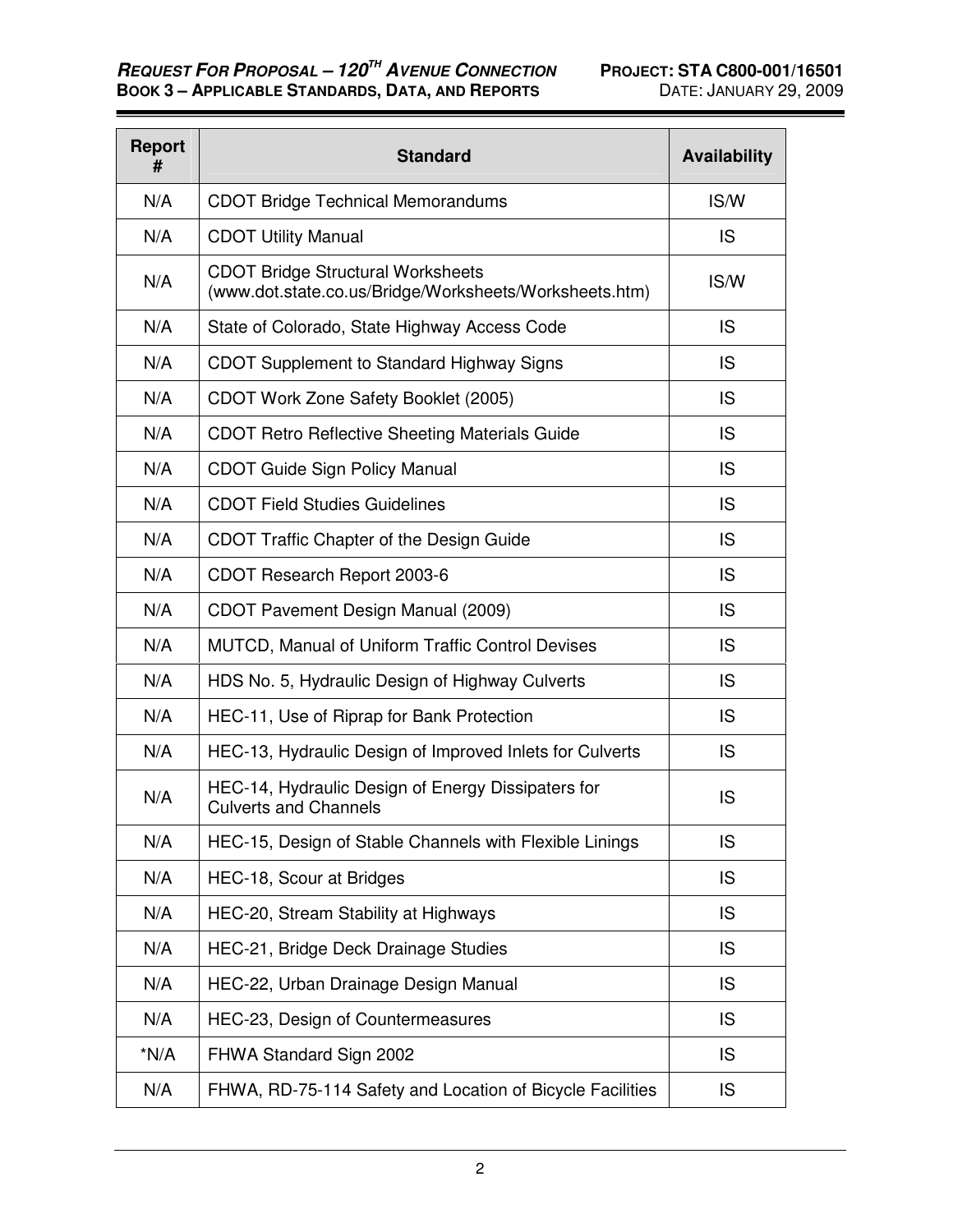<u> Albanya di Bandari Bandari Bandari Bandari Bandari Bandari Bandari Bandari Bandari Bandari Bandari Bandari Bandari Bandari Bandari Bandari Bandari Bandari Bandari Bandari Bandari Bandari Bandari Bandari Bandari Bandari B</u>

Ξ.

| <b>Report</b><br># | <b>Standard</b>                                                                                                                                | <b>Availability</b> |
|--------------------|------------------------------------------------------------------------------------------------------------------------------------------------|---------------------|
| N/A                | Federal Register, Proposed Rules, December 21, 1992                                                                                            | <b>IS</b>           |
| N/A                | FHWA Manual for Highway Storm Water Pumping Stations,<br>Volumes 1 and 2                                                                       | IS                  |
| N/A                | FHWA RD-73-93, Analysis and Design Problems in<br>Modeling Slurry Wall Construction                                                            | <b>IS</b>           |
| N/A                | FHWA RD-80-047, Slurry Walls as an Integral Part of<br><b>Underground Transportation Structures, 1981</b>                                      | IS                  |
| N/A                | FHWA RD-89-93, Soil Nailing for Stabilization of Highway<br>Slopes and Excavations, 1991                                                       | <b>IS</b>           |
| N/A                | FHWA RD-92-004, Drilled Shafts for Bridge Foundations,<br>August 1993                                                                          | <b>IS</b>           |
| N/A                | FHWA SA-93-086, Soil Nail Field Inspectors Manual, 1994                                                                                        | <b>IS</b>           |
| N/A                | FHWA HI-95-038 "Geosynthetic Design and Construction<br>Guidelines"                                                                            | IS                  |
| N/A                | FHWA IF-99-015 "Geotechnical Engineering Circular No. 4<br>- Ground Anchors and Anchored Systems"                                              | <b>IS</b>           |
| N/A                | FHWA IF-03-017 "Geotechnical Engineering Circular No. 7<br>- "Soil Nail Walls"                                                                 | IS                  |
| N/A                | FHWA NHI 00-043 "Mechanically Stabilized Earth Walls<br>and Reinforced Soil Slopes"                                                            | IS                  |
| N/A                | FHWA NHI 00-044 "Corrosion/Degradation of Soil<br>Reinforcements for Mechanically Stabilized Earth Walls and<br><b>Reinforced Soil Slopes"</b> | <b>IS</b>           |
| N/A                | FHWA RD-97-130 "Design Manual for Permanent Ground<br>Anchor Walls"                                                                            | IS                  |
| N/A                | FHWA SA-93-068 "Soil Nailing Field Inspectors Manual"                                                                                          | <b>IS</b>           |
| N/A                | FHWA SA-96-069R "Manual for the Design & Construction<br>Monitoring of Soil Nail Walls"                                                        | IS                  |
| N/A                | FHWA DP-90-068, Permanent Ground Anchors, Volume 1,<br><b>Final Report</b>                                                                     | IS                  |
| N/A                | FHWA RD-82-046, Tiebacks, Executive Summary                                                                                                    | <b>IS</b>           |
| N/A                | FHWA RD-82-047, Tiebacks                                                                                                                       | <b>IS</b>           |
| N/A                | FHWA-SA-96-071, Mechanically Stabilized Earth Walls and                                                                                        | <b>IS</b>           |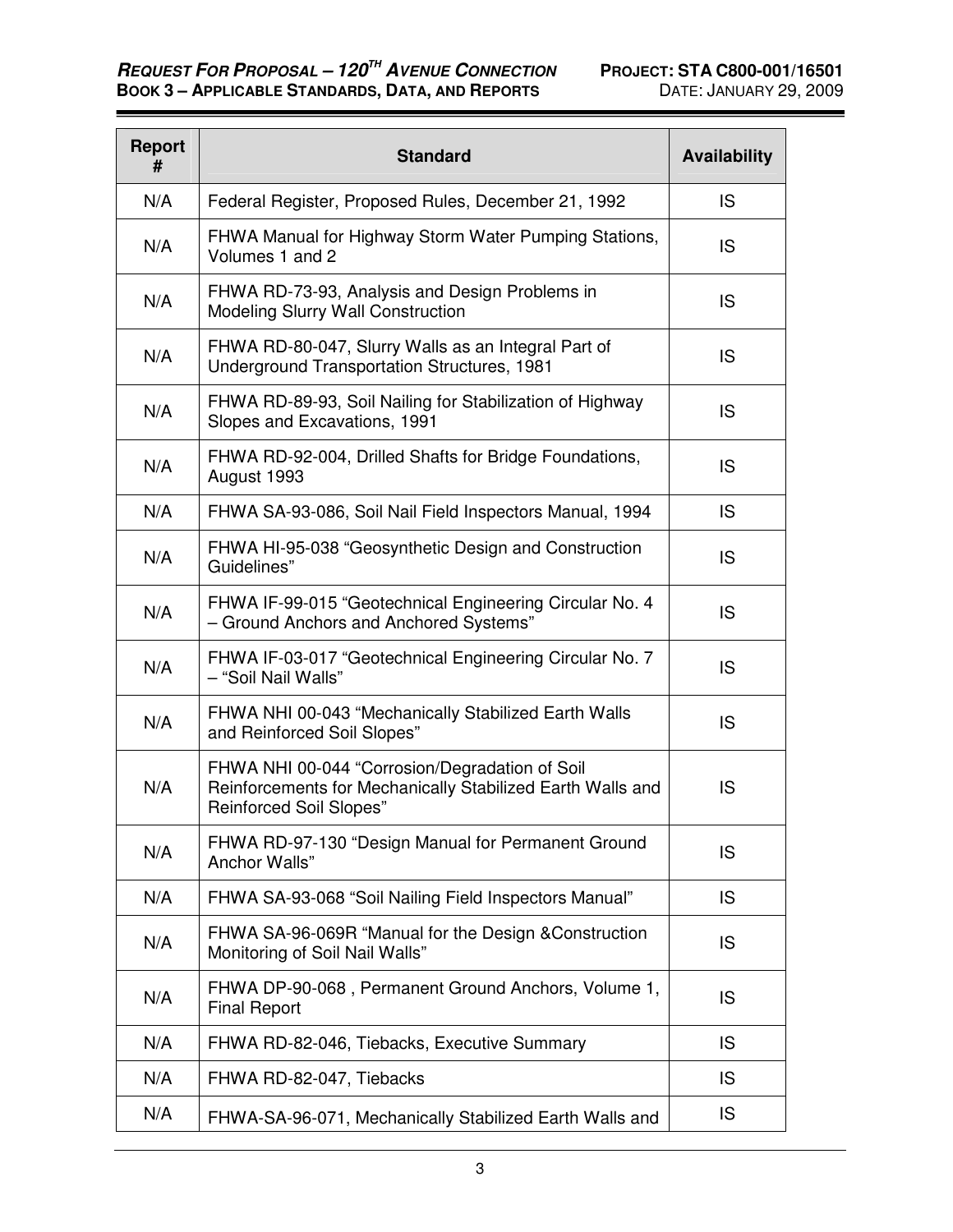<u> Maria Alemania de San A</u>

| Report<br># | <b>Standard</b>                                                                                                                                                   | <b>Availability</b> |
|-------------|-------------------------------------------------------------------------------------------------------------------------------------------------------------------|---------------------|
|             | Reinforced Soil Slopes Design and Construction Guidelines                                                                                                         |                     |
| N/A         | FHWA-SA-96-072, Corrosion/Degradation of Soil<br>Reinforcement for Mechanically Stabilized Earth Walls and<br><b>Reinforced Soil Slopes</b>                       | <b>IS</b>           |
| N/A         | <b>ASTM Standard Specification Manual</b>                                                                                                                         | IS                  |
| N/A         | <b>ASTM D-1143</b>                                                                                                                                                | IS                  |
| N/A         | <b>ASTM D-3996</b>                                                                                                                                                | <b>IS</b>           |
| N/A         | <b>AASHTO LRFD Bridge Design Specifications, Fourth</b><br>Edition, 2007 with 2008 Interim                                                                        | IS                  |
| N/A         | <b>AASHTO Roadside Design Guide</b>                                                                                                                               | IS                  |
| N/A         | <b>AASHTO Standard Specifications</b>                                                                                                                             | IS                  |
| N/A         | AASHTO Standard Specifications for highway Bridges, 17 <sup>th</sup><br>Edition, 2002 with 2001, 2002 and 2003 interims                                           | IS                  |
| N/A         | AASHTO Standard Specifications for Highway Bridges, 17 <sup>th</sup><br>Edition without interims.                                                                 | <b>IS</b>           |
| N/A         | <b>AASHTO Guide Specifications for Horizontally Curved</b><br>Steel Highway Bridges 2003                                                                          | <b>IS</b>           |
| N/A         | AASHTO Manual for Condition Evaluation of Bridges, 2 <sup>nd</sup><br>Edition, 2000 with 2000, 2001, 2002 and 2003 Interims                                       | <b>IS</b>           |
| N/A         | AASHTO Guide Specifications for Design and Construction<br>of Segmental Concrete Bridges, 2 <sup>nd</sup> Edition 1999 with 2000,<br>2001, 2002 and 2003 Interims | <b>IS</b>           |
| N/A         | AASHTO Guide Specifications for Structural Design of<br>Sound Barriers 1989, with all Interims through 2002                                                       | IS                  |
| N/A         | AASHTO Moveable Highway Bridge Design Specifications,<br>1 <sup>st</sup> Edition 2001 with 2002 Interims                                                          | IS                  |
| N/A         | <b>AASHTO Guide Specifications for Fracture Critical Non-</b><br><b>Redundant Steel Bridge Members</b>                                                            | IS                  |
| N/A         | AASHTO Policy on Geometric Design of Highways and<br>Streets, 4 <sup>th</sup> Edition 2001, Second Printing                                                       | IS                  |
| N/A         | AASHTO Guide for Development of New Bicycle Facilities                                                                                                            | <b>IS</b>           |
| N/A         | AASHTO AWS D1.5 M- D 1.5, Bridge Welding Code 2002,<br>An American National Standard                                                                              | <b>IS</b>           |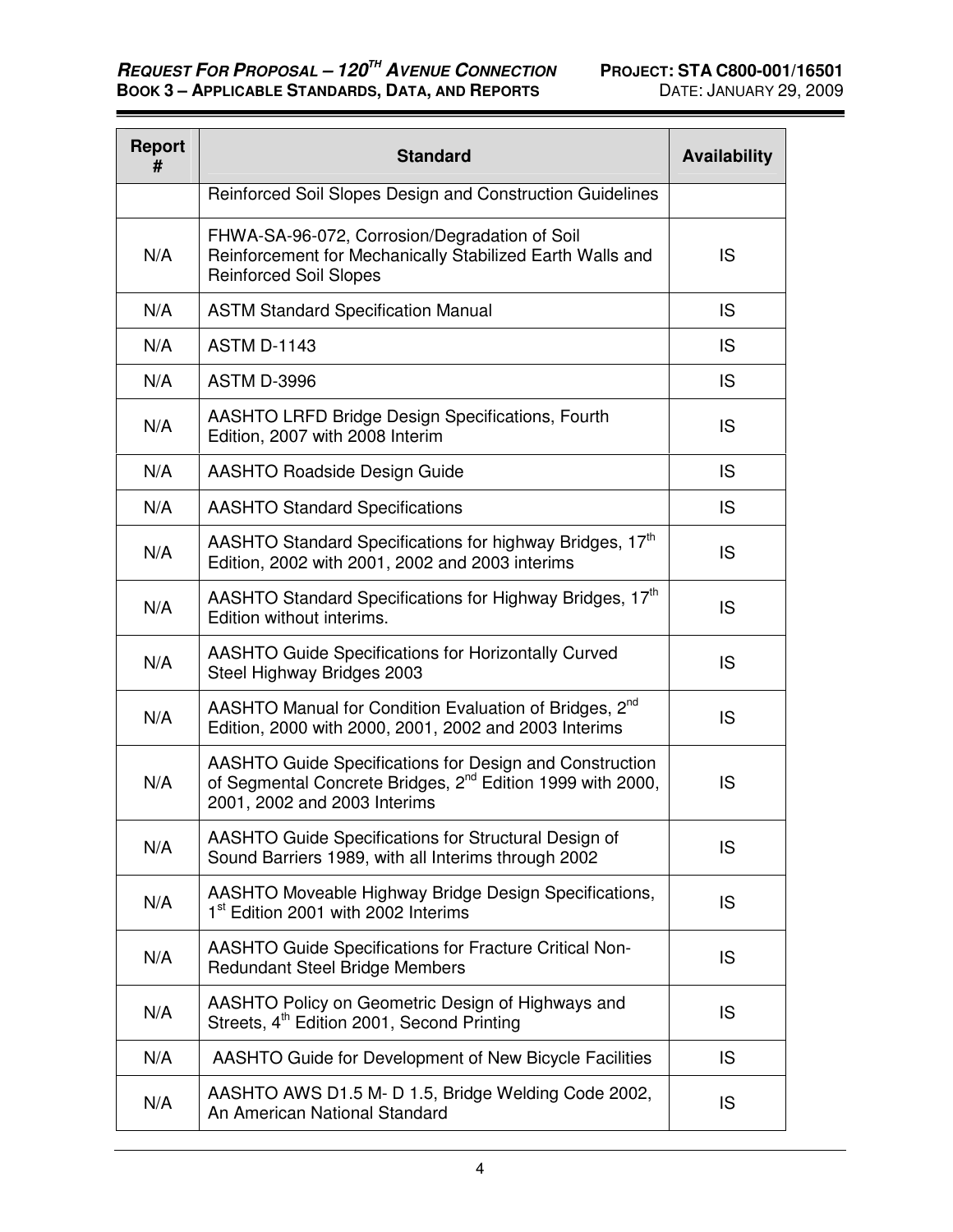Ξ,

| <b>Report</b><br># | <b>Standard</b>                                                                                                                                               | <b>Availability</b> |
|--------------------|---------------------------------------------------------------------------------------------------------------------------------------------------------------|---------------------|
| N/A                | AASHTO Standard specifications for Structural Supports for<br>Highway Signs, Luminaries and Traffic Signals, 4 <sup>th</sup> Edition<br>2001 and 2002 Interim | <b>IS</b>           |
| N/A                | City and County of Broomfield, Broomfield Standards and<br>Specifications 2007 Edition                                                                        | <b>IS</b>           |
| N/A                | CFR sec. 650.101 through 650.209, Code of Federal<br>Regulations                                                                                              | <b>IS</b>           |
| N/A                | 23 CFR 710.313                                                                                                                                                | <b>IS</b>           |
| N/A                | 29 CFR 1910, Federal Occupational safety and Health<br>Standards (General Industry)                                                                           | <b>IS</b>           |
| N/A                | 29 CFR 1910, Federal Occupational safety and Health<br>Standards (Construction Industry)                                                                      | <b>IS</b>           |
| N/A                | ANSI RP-8-00 Illumination Engineering Society of North<br>America                                                                                             | <b>IS</b>           |
| N/A                | ANSI / EIA / TA 568 A                                                                                                                                         | IS                  |
| N/A                | ANSI Z60.1, American Standards for Nursery Stock                                                                                                              | IS                  |
| N/A                | <b>OSHA Standard Specifications</b>                                                                                                                           | IS                  |
| N/A                | FPA 101, Line Safety Code                                                                                                                                     | IS                  |
| N/A                | <b>Uniform Fire Code</b>                                                                                                                                      | <b>IS</b>           |
| N/A                | Highway Traffic Noise Analysis and Abatement Policy and<br>Guidance, June 1995                                                                                | <b>IS</b>           |
| N/A                | National Arbor Association Ref. 1. Pruning Standards for<br><b>Shade Trees</b>                                                                                | IS                  |
| N/A                | Precipitation Frequency Atlas of the Western United States,<br>Volume III - Colorado, 1973                                                                    | IS                  |
| N/A                | National electric Safety Code, NFPA 70                                                                                                                        | <b>IS</b>           |
| N/A                | National Electrical Manufacturing Association Standards<br>and Specifications                                                                                 | IS                  |
| N/A                | Transportation Research Board Highway Capacity Manual                                                                                                         | IS                  |
| N/A                | National Institute of Standards and Specifications                                                                                                            | IS                  |
| N/A                | International Building Code, Edition 2003                                                                                                                     | IS                  |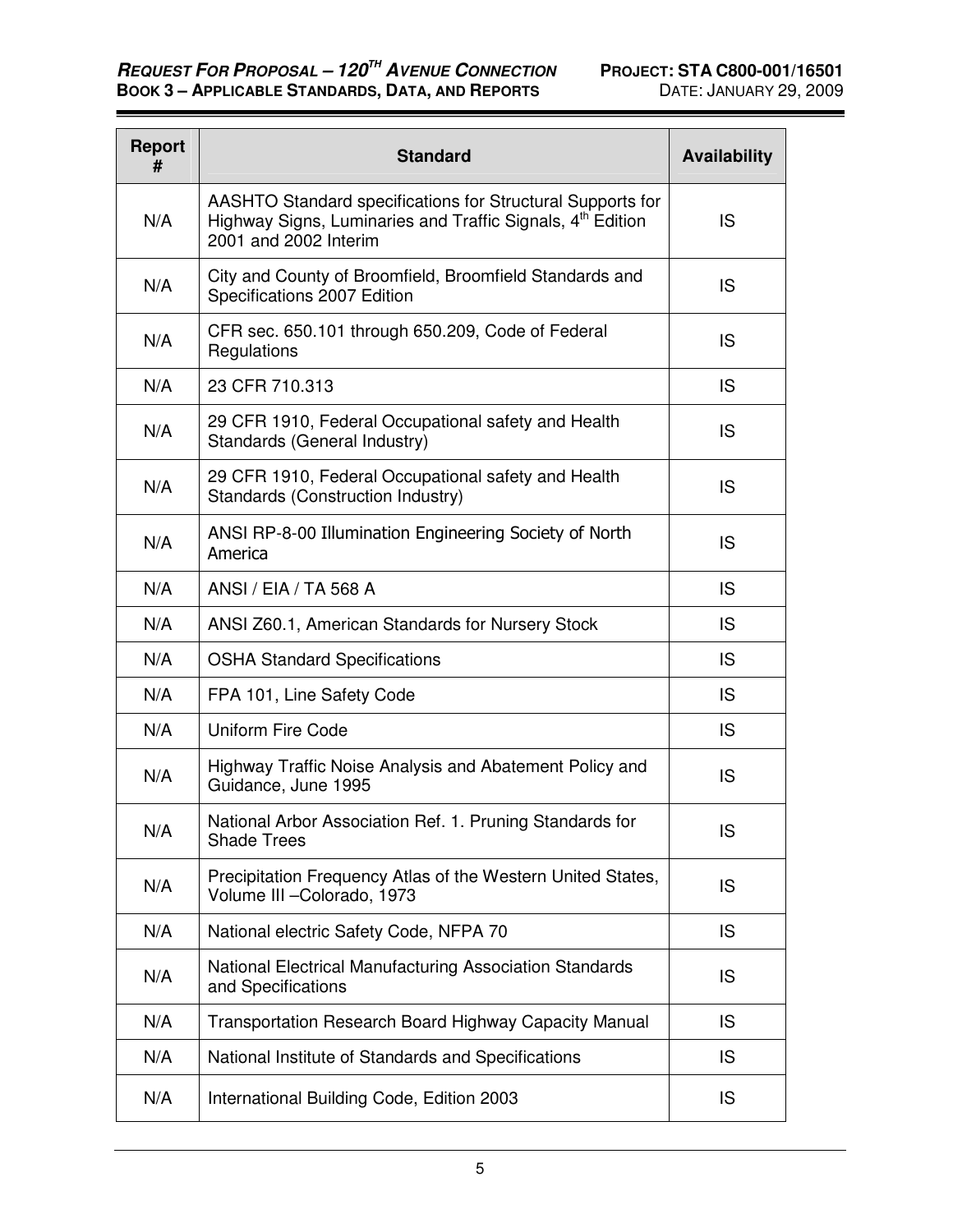▄

| <b>Report</b><br># | <b>Standard</b>                                                                                                                                                                                    | <b>Availability</b> |
|--------------------|----------------------------------------------------------------------------------------------------------------------------------------------------------------------------------------------------|---------------------|
| N/A                | Bridge LLC or the National Cooperative Highway Research<br>Project, 12-43 Life Cost Analysis for Bridges                                                                                           | <b>IS</b>           |
| N/A                | National Cooperative Highway Research Program Report<br>402, Fatigue Design of Modular Bridge Expansion Joints<br>(1997) Appendix A & Appendix B                                                   | IS                  |
| N/A                | The Uniform Relocation Assistance and Real Property<br>Acquisition Policies Act of 1970, as amended                                                                                                | <b>IS</b>           |
| N/A                | American Disabilities Act Accessibility Guidelines                                                                                                                                                 | IS                  |
| N/A                | ADA Accessibility Guidelines, Architectural and<br><b>Transportation Barriers Board, August 1991</b>                                                                                               | IS                  |
| N/A                | ACE Wetland Delineation Manual, 1987                                                                                                                                                               | IS                  |
| N/A                | CDOT Municipal Separate Storm Sewer (MS4) NPDES<br>Permit<br>www.dot.state.co.us/environmental/envWaterQual/wqms4.a<br>SD                                                                          | S/W                 |
| N/A                | Colorado Air Quality Control Commission Regulation No. 1<br>www.cdphe.state.co.us/op/regs/airregs/<br>100103aqccpartmattersmokecarbonmonoxide.pdf                                                  | W                   |
| N/A                | CRS 24-56-101, The Colorado Relocation Assistance and<br>Land Acquisition Policy, et seq. as supplemented                                                                                          | <b>IS</b>           |
| N/A                | Urban Storm Drainage Criteria Manual (Volumes 1 and 2<br>2001 Edition with later revisions and Volume 3 1999 Edition<br>with later revisions), Urban Drainage and Flood Control<br><b>District</b> | <b>IS</b>           |
| N/A                | Colorado Department of Transportation Region 6 Lane<br>Closure Strategy (2005)                                                                                                                     | W                   |
| N/A                | <b>CDOT Guidelines for Developing Traffic Incident</b><br>Management                                                                                                                               | W                   |
| N.A.               | Memorandum of Agreement with Colorado Department of<br>Natural Resources and CDOT regarding Senate Bill 40<br>Certification                                                                        | W                   |
| N.A.               | <b>CDOT New Media Relation Guidelines</b>                                                                                                                                                          | W                   |
| 3.1                | <b>BNSF Standards Concerning Design &amp; Construction of</b><br>New or Modified Existing Grade Separation Overhead<br><b>Structures</b>                                                           | S/W                 |